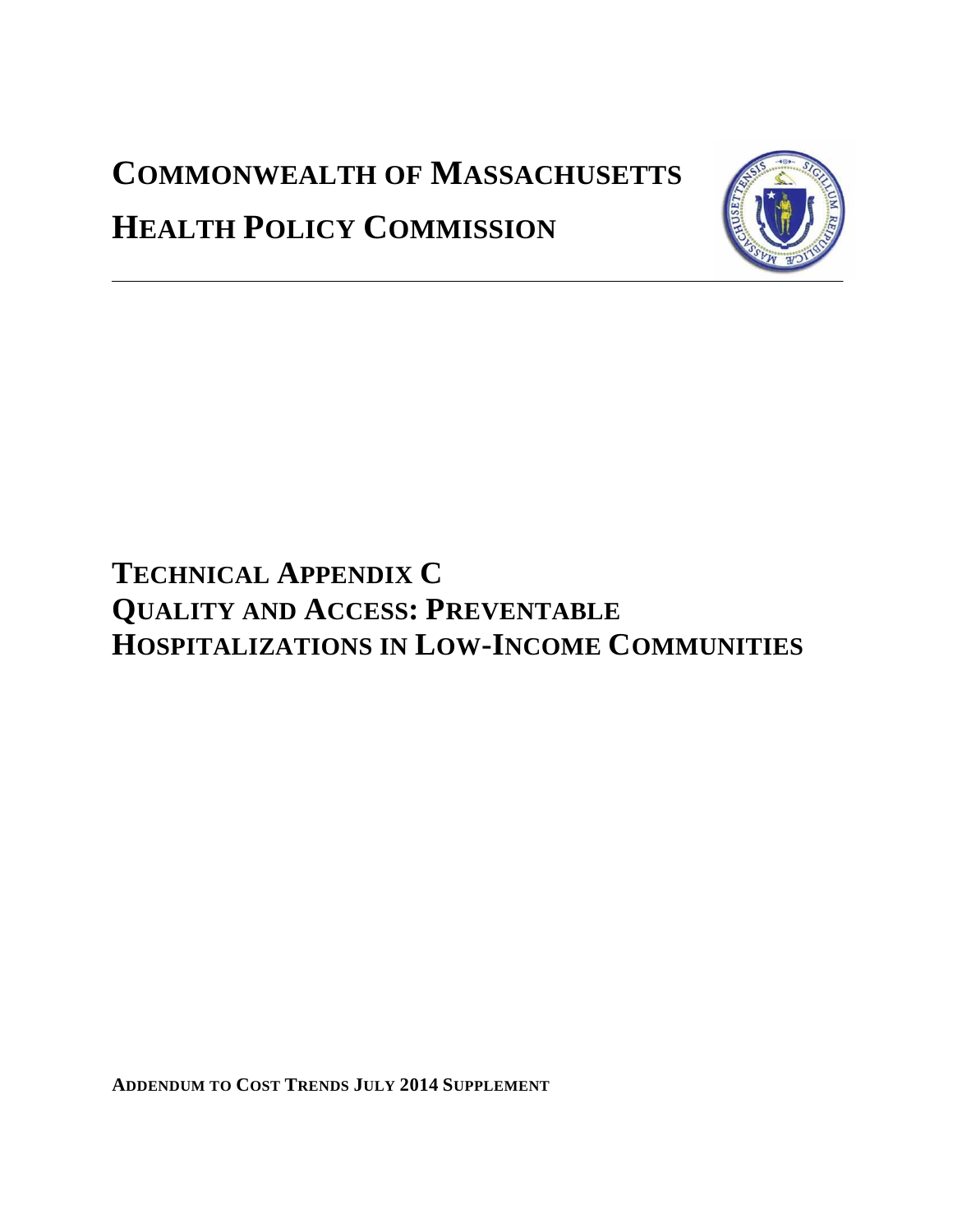# **Table of Contents**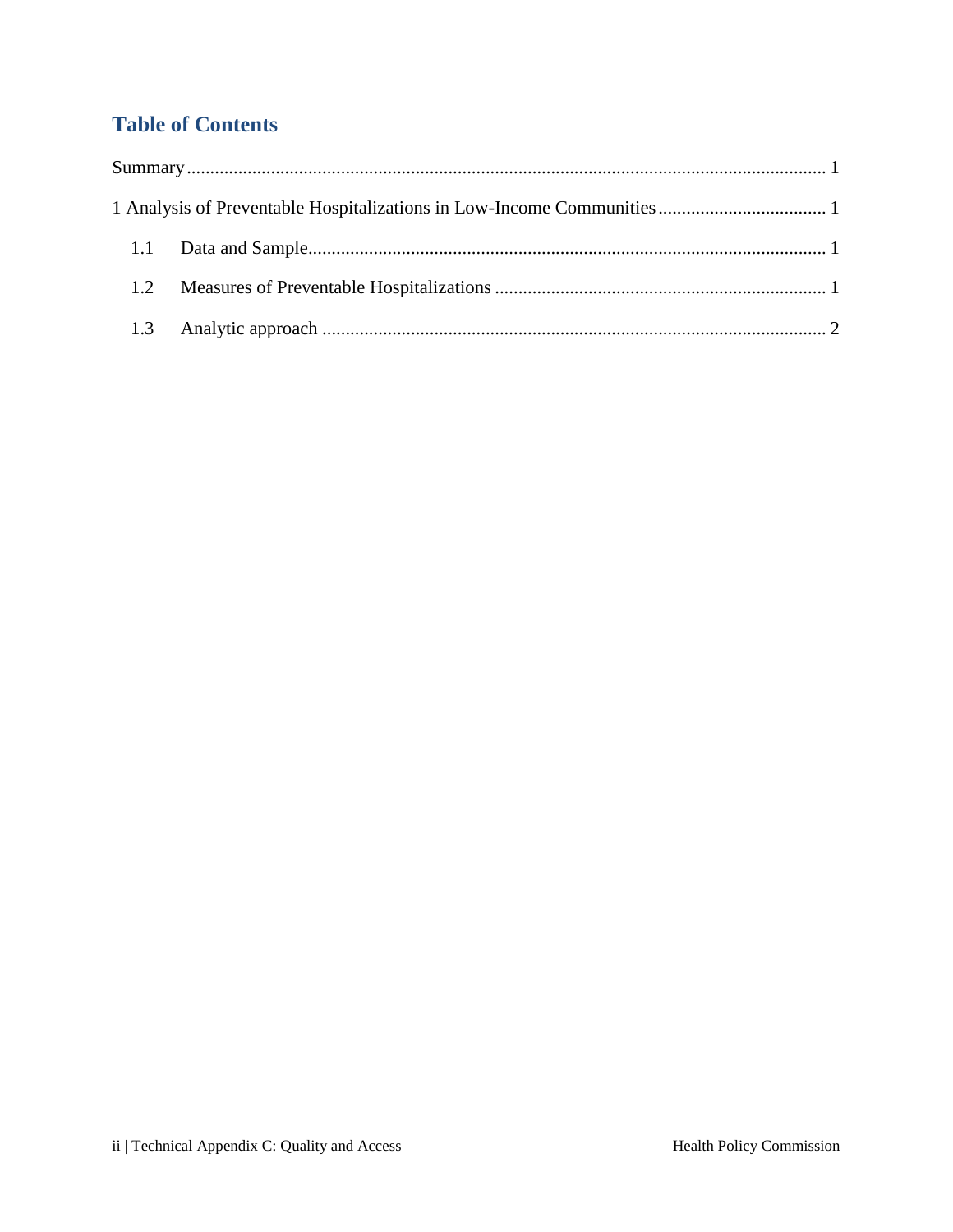## <span id="page-2-0"></span>**Summary**

This technical appendix describes the Commission's approach to measuring the rates of preventable hospitalizations in Massachusetts by quartile of community income.

We conducted this analysis by applying measures of preventable hospitalization developed by the Agency for Healthcare Research and Quality (AHRQ) to data from the Hospital Inpatient Discharge Database from the Massachusetts Healthcare Data Consortium (MHDC) and the American Community Survey (ACS) from the US Census Bureau.

# <span id="page-2-1"></span>**1 Analysis of Preventable Hospitalizations in Low-Income Communities**

#### <span id="page-2-2"></span>**1.1 Data and Sample**

We used the MHDC's discharge database for the calendar year 2012 and the ACS for the calendar years 2008-2012 for our analysis. The sample included patients that met AHRQ's measure definition and resided in Massachusetts.

### <span id="page-2-3"></span>**1.2 Measures of Preventable Hospitalizations**

To calculate rates of preventable hospitalization, the HPC used AHRQ's Prevention Quality Indicators (PQIs), a set of measures that can be used with inpatient discharge data to identify the quality of ambulatory care. This analysis used version 4.5 of the PQIs, released in May 2013.<sup>1</sup> The different PQI measurements used in this analysis were:

Chronic conditions:

- 1. PQI 1—Diabetes Short-term Complications Admission Rate
- 2. PQI 3—Diabetes Long-term Complications Admission Rate
- 3. PQI 5—Chronic Obstructive Pulmonary Disease (COPD) or Asthma in Older Adults Admission Rate
- 4. PQI 7—Hypertension Admission Rate
- 5. PQI 8—Heart Failure Admission Rate
- 6. PQI 13—Angina Without Procedure Admission Rate
- 7. PQI 14—Uncontrolled Diabetes Admission Rate
- 8. PQI 15—Asthma in Younger Adults Admission Rate
- 9. PQI 16—Lower-Extremity Amputation among Patients with Diabetes Rate

Acute conditions:

 $\overline{a}$ 

- 1. PQI 10—Dehydration Admission Rate
- 2. PQI 11—Bacterial Pneumonia Admission Rate
- 3. PQI 12—Urinary Tract Infection Admission Rate

<sup>&</sup>lt;sup>i</sup> The CDC's analysis does an adjustment by age and gender on the basis of the 2000 standard population.